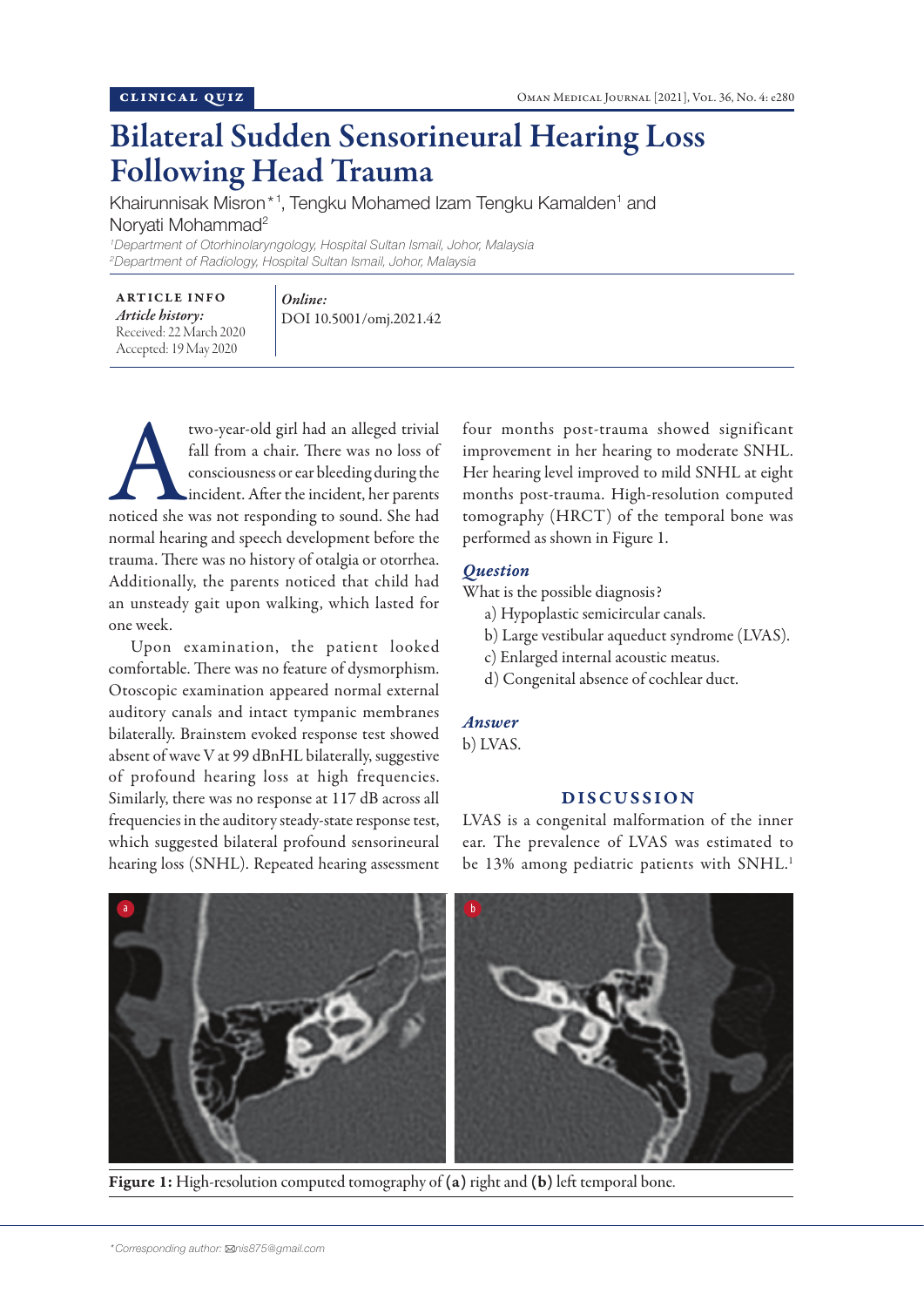

Figure 2: The red arrows point to the (a) right and (b) left enlarged vestibular aqueducts.

It is characterized by bony enlargement of the vestibular aqueduct causing abnormal dilatation of the endolymphatic sac. LVAS was also related to other inner ear abnormalities or syndromes such as Pendred and Waardenburg syndromes.<sup>2</sup> There is a predilection in females compared to males.<sup>1</sup> Most patients do not experience hearing loss at birth. The nature of hearing loss varies and is either progressive or fluctuating, as depicted by interval audiograms;<sup>3</sup> 28% suffered from fluctuating hearing loss while 51% had stable hearing loss.1 The hearing loss can also be precipitated by trivial head trauma, as experienced in this case. Serial audiological assessments are important in determining the progression of hearing loss. On the other hand, vestibular symptoms were found in 48% of pediatric patients with LVAS.3

Clinical suspicion is raised when the child experiences sudden hearing loss following a minor head injury. It is postulated that the auditory and vestibular symptoms are contributed by the excessive accumulation of the endolymph within the enlarged endolymphatic sac, causing increased endolymph osmotic pressure. Subsequently, there is reflux of the fluid into the vestibule. It causes alteration in biochemical activity and destruction of the neuroepithelium.2,4 As a result, patients will experience hearing loss and vertigo. LVAS is known to have a genetic predisposition, with the *SLC26A4* gene associated with this condition.4

The diagnosis of LVAS is made based on radiological findings. Therefore, HRCT of the temporal bone and magnetic resonance imaging (MRI) of the inner ear are important to evaluate the abnormalities. HRCT of the temporal bone provides details on the bony enlargement of the

vestibular aqueduct, while MRI of the inner ear demonstrates the distension of the endolymphatic sac. HRCT alone was sufficient to diagnose LVAS because the findings on both imaging produced similar sensitivity in detecting this anomaly.<sup>5</sup> In normal findings, the vestibular aqueduct is hardly appreciated in the HRCT. The vestibular aqueduct is considered enlarged when the diameter at the midpoint is > 1.5 mm.<sup>6</sup> In this case, the HRCT of the temporal bone showed bilateral enlargement of the vestibular aqueducts as outlined by the arrows [Figure 2].

The treatment for LVAS depends on the severity of the hearing impairment. The mainstay of the treatment is to avoid any precipitating factors, such as preventing head trauma.<sup>2</sup> Hearing rehabilitation is indicated in patients with evidence of hearing impairment. Cochlear implantation should be considered in patients who do not benefit from hearing aids. Although cochlear implant is thought to be challenging in LVAS, the incidence of perilymph gusher in this condition is relatively small compared to cochlear aqueduct anomaly.7 Study had shown that the auditory outcome for patients with LVAS following cochlear implantation was comparable to those without any inner ear abnormality.8

#### *Disclosure*

The authors declared no conflicts of interest. Written consent had been taken from patient's parents to publish this case report.

#### references

- 1. Madden C, Halsted M, Benton C, Greinwald J, Choo D. Enlarged vestibular aqueduct syndrome in the pediatric population. Otol Neurotol 2003 Jul;24(4):625-632.
- 2. Gleeson M. Pathology of the vestibular system. In: Bagger-Sjoback D, Rask-Andersen H, editors. Scott-Brown's otorhinolaryngology, head and neck surgery. 7th ed. UK.